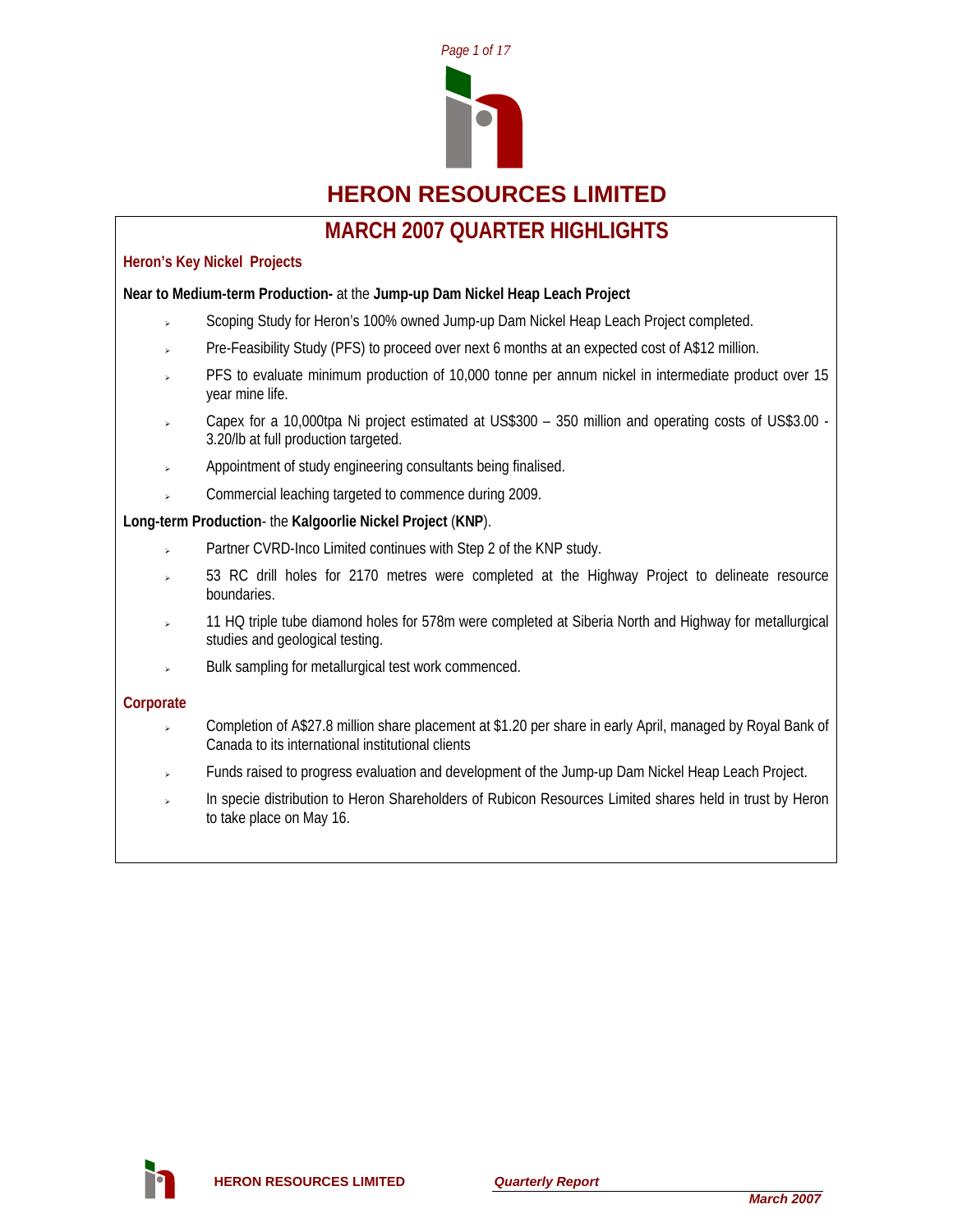

Level 1, 37 Ord Street West Perth

Phone 61 8 92154444 Facsimile 61 8 92154490 Email heron@heronresources.com.au Website http://heronresources.com.au ABN 30 068 263 098

# **HERON RESOURCES LIMITED March 2007 Quarterly Report**

#### **1 CORPORATE**

#### **1.1 Capital Raising**

On April 5 2007 Heron advised that it completed the book-build for an oversubscribed A\$27.8 million private placement at an issue price of \$1.20. RBC Capital Markets was sole book-runner and lead manager of the offering.

The capital raising has been supported by a number of new Australian and international institutional investors in North America, Europe and Asia. The placement funds will be used for undertaking the Jump-up Dam PFS, trial leaching, environmental and mining studies, metallurgical test work, resource definition and general corporate expenses.

BHPBilliton Limited., an existing shareholder of Heron, supported the placement by subscribing for 2,047,650 new shares.

The placement has further broadened and strengthened and internationalised Heron's share register and provides the Company with the funding to pursue the 100% owned Jump-up Dam Nickel Heap Leach project.

The placement was completed pursuant to the "excluded offer" provisions (Section 708) of the Corporations Act and was also completed within Heron's existing placement capacity without the need for shareholder approval. The placement shares rank pari passu with Heron's existing ordinary shares.

Following allotment of the new shares and payment of placement fees, Heron has 202,191,196 ordinary shares on issue, and A\$34.8 million in cash.

## **1.2 Rubicon Resources Limited**

On April 16 2007 Heron advised that it's shareholding in Rubicon will be distributed to Heron shareholders with effect on May 16 2007.

On January 24 2007 Heron shareholders approved the de-merger of Rubicon from Heron and the transfer of the majority of Heron's remaining non-nickel assets to Rubicon. The consideration for transferring these assets comprised the issue by Rubicon of 15 million ordinary shares adding to the 10 million ordinary shares already held by Heron in Rubicon. Rubicon was subsequently admitted to the Official List of the Australian Stock Exchange ("ASX") on February 2 2007 after a successful \$10 million initial public offer (ASX Code RBR).

The 25 million ordinary Rubicon shares have been held in trust on behalf of Heron shareholders and will be distributed to Heron shareholders for no cost as a distribution in specie on a pro rata basis of approximately one Rubicon share for every 7.2 Heron shares held. As previously advised the record date for Heron shareholders entitlement to the Rubicon in specie shares is February 2 2007. Heron has been granted a waiver from vendor restriction requirements imposed on the shareholding from the ASX which will allow the shares to trade freely once distributed. The Heron Directors, associates and promoters of Rubicon will still be vendor restricted for a period of 2 years from Rubicon's listing date.

Following completion of the in specie share distribution, Rubicon will be offering shareholders with unmarketable parcels of shares the opportunity to sell their Rubicon shareholding without any brokerage deducted. Such shareholders will be notified in writing shortly by Rubicon

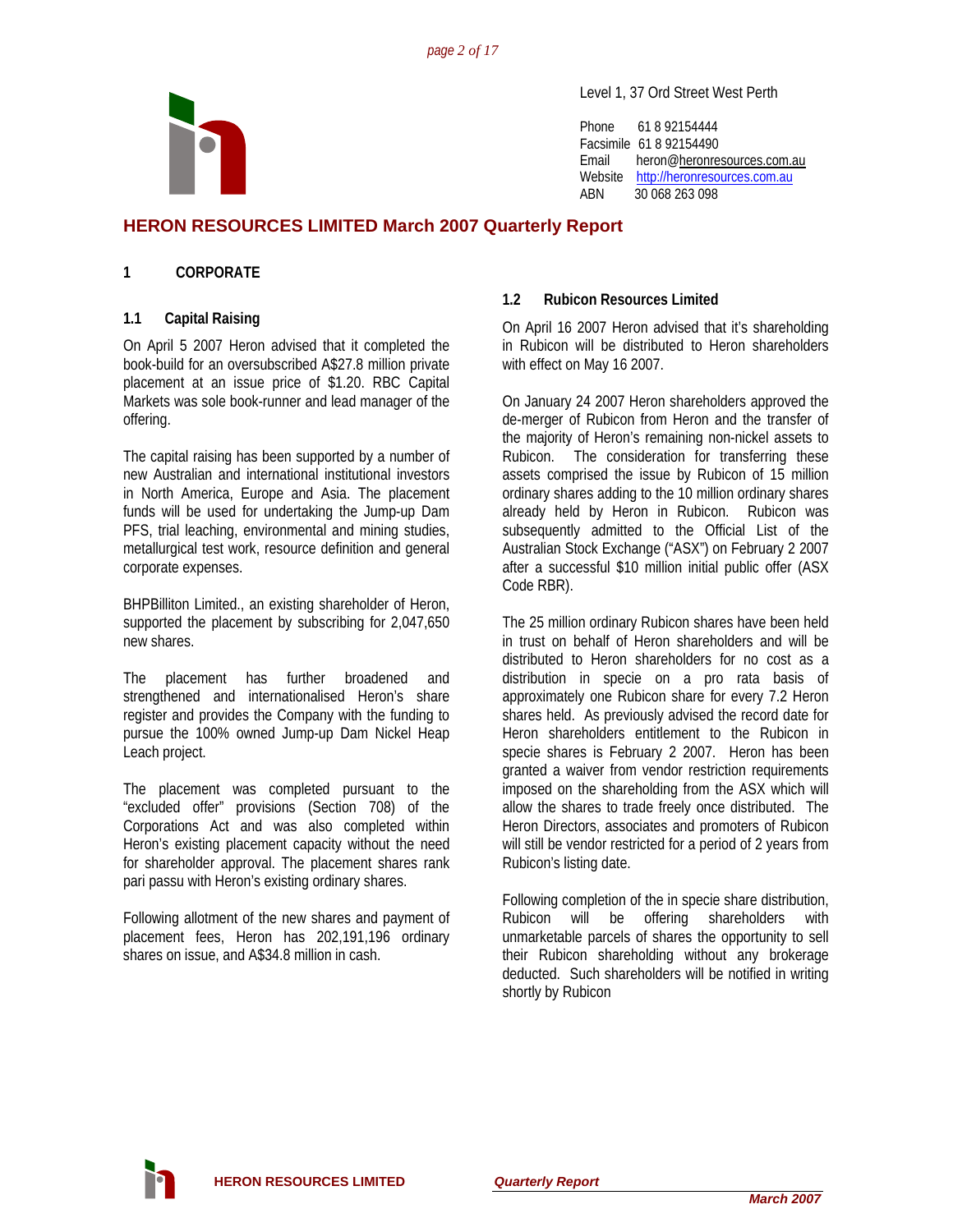

*Figure 1 Heron and related companies Tenement Locations*

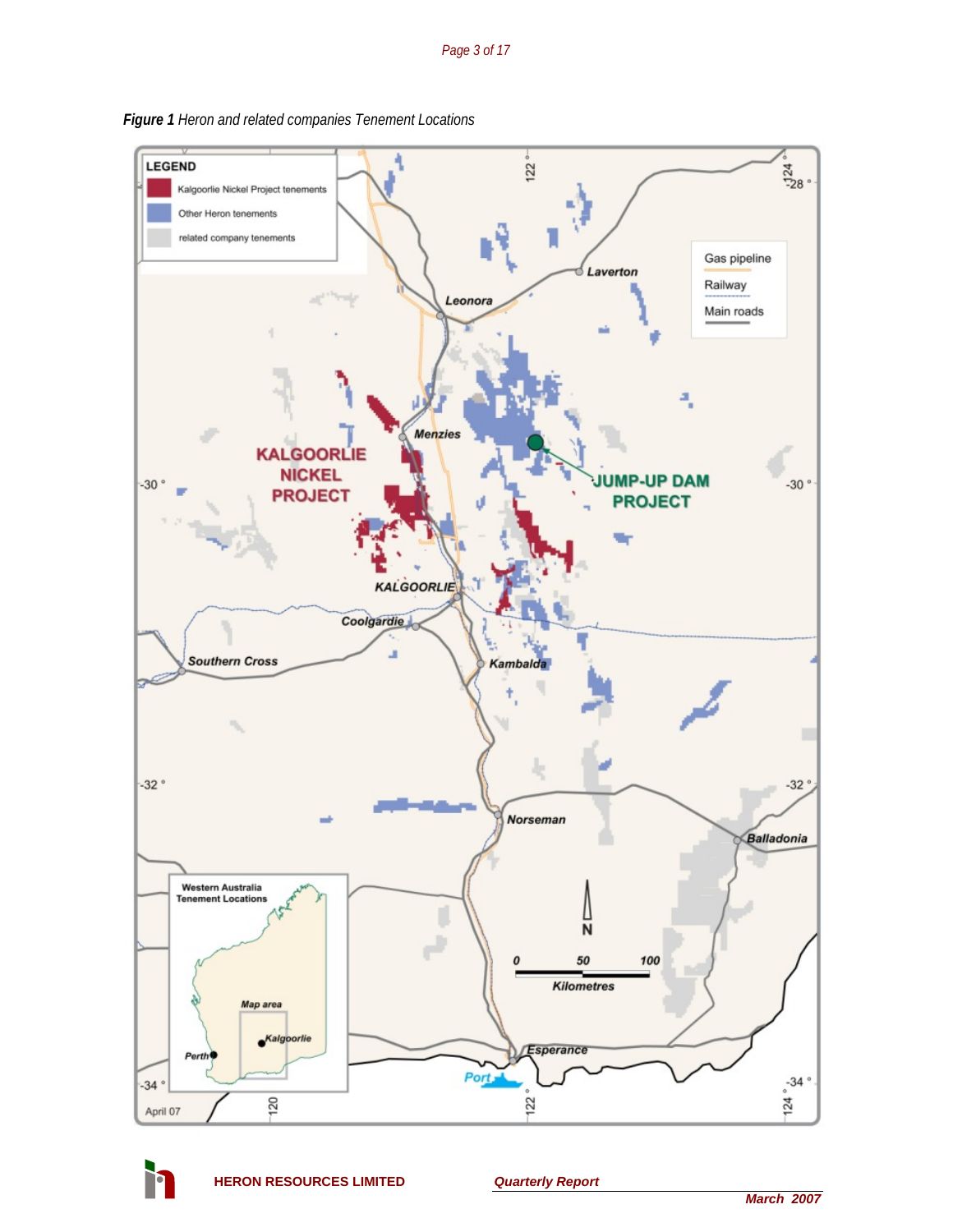#### **2. KEY NICKEL PROJECTS**

#### **2.1.1 Jump-Up Dam**

The Jump-up Dam Nickel Heap Leach Project is owned and managed 100% by Heron and located 150km north east of Kalgoorlie-Boulder.

#### **2.1.2 Study**

On April 16 2007, Heron announced the completion of the Jump-up Dam Project Scoping Study which was commissioned to evaluate production of 5,000tpa of contained nickel in intermediate product by heap leaching and onsite processing.

Heron also announced the commencement of the Pre-Feasibility Study (PFS) which is expected to take approximately 6 months and cost in the order of A\$12 million.

The Scoping Study identified the following key parameters for investigation during the PFS :

- An expanded production base of at least 10,000tpa of nickel in intermediate product over a 15 year mine life. Exploration and definition drilling will continue on Heron's highly prospective tenements within the district to delineate additional resources to support expansion of the current mine life;
- Average feed grade is approximately 1% nickel. The opportunity to schedule enhanced grades early in the project will be investigated;
- The operation is envisaged to mine, stack and leach approximately 1.4 million tonnes of ore per annum and consume approximately 0.75 million tonnes of sulphuric acid per annum .
- The project will source acid from an on-site acid plant potentially supplemented by purchased acid. Current lead time for an acid plant is in the order of 22 months. Strategies to reduce this lead time are being investigated.
- A low cost source of calcrete or limestone for neutralisation is required, with several localities on Heron leases adjacent to Jumpup Dam having been identified. Volume, quality and cost will be evaluated.
- Sufficient water supply of appropriate quality is required and the search for suitable

ground water sources is being accelerated. Several prospective locations have been identified within the project area and initial geophysics and drilling completed.

- Heap leach design parameters will require demonstration of acceptable technical risk. Trial mining will mine, stack and leach in the order of 20,000 tonnes of run-of-mine mineralisation to evaluate the performance of the proposed operation. Intermediate product will be produced in a pilot plant at SGS Oretest Perth from trial leach solutions.
- Heron estimates capital cost for the 10,000tpa project inclusive of acid plant at between US\$300 and US\$350 million and will target operating costs upon full ramp up of between US\$3.00 and US\$3.20 per pound of nickel production. Cobalt content is expected to be treated as a credit to the operating costs.
- The Scoping Study cost estimates are based on the leading industry practice Health, Safety, Environmental and Community (HSEC) standards. Specifically, all product shipments are envisaged to be containerised.

The project approvals process or Jump-up Dam is being managed by consultants Sinclair Knight Merz, with the first milestone being the approval for the trial mining and test heap leach during the second half of 2007.

Demonstration-scale nickel-cobalt intermediate product will be produced from this trial program in late 2007.

Evaluation of proposals from engineering consultants to undertake the PFS is nearing completion with the contract expected to be awarded early May 2007. Completion of the PFS is scheduled for third quarter 2007 followed by a definitive feasibility study to be completed in the first half of 2008.

Commercial scale leaching is targeted to commence during 2009 with ramp up completed during 2010 upon completion of the acid plant construction and commissioning.

Community liaison in respect of proposed operations and land access is continuing, involving full consultation with stakeholders.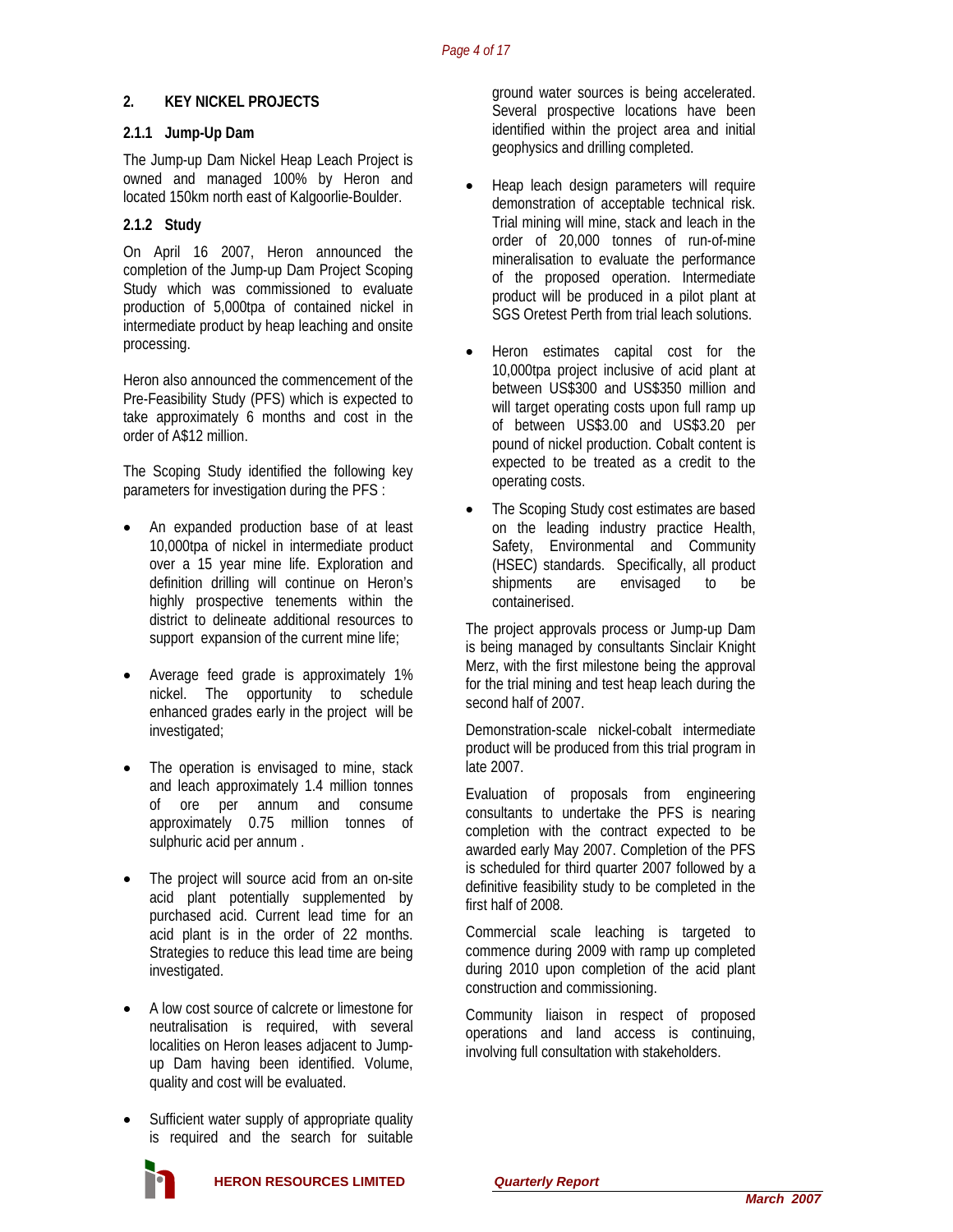#### **2.1.3 Resource and Geology**

During the Quarter, Reverse Circulation infill resource drilling was completed on a nominal 80mx40m grid with two zones of more detailed drilling completed on a 40mx40m grid. A total of 20,740 metres in 475 holes were completed along with 13 diamond drill holes for 735 metres.

This drilling was targeted at increasing the level of confidence in the PFS resource estimate. An updated resource estimation will be completed next quarter upon receipt of final assay results. The RC drilling will also determine the potential for additional resources, particularly between the Western and Eastern zones that can be utilised in the expanded production base.

Better results from **Jump-up Dam** 80mx40m infill drilling at 0.5% Ni cut-off included:

JDRC349 52m @ 1.37%Ni from 4m;

JDRC416 34m @ 1.44% Ni from 12m;

JDRC567 24m @ 1.84% Ni from 10m;

JDRC2071 30m @ 1.57% Ni from 8m and;

JDRC2074 28m @ 1.34% Ni from 14m.

Drilling recommenced at **Aubils** project by the end of the Quarter following up on results obtained from drilling in the December quarter. Results included:

AURC0050 20m @ 0.97% Ni from 4m;

AURC0054 11m @ 0.91% Ni from 48m;

AURC0060 30m @ 0.73%Ni from 8m;

AURC0059 22m @ 0.9% Ni from 6m;

AURC0058 36m @ 0.82% Ni from 17m;

AURC0003 6m @ 1.1% from 2m;

AURC0037 25m @ 0.88% from 17m and

AURC0036 34m @0.84% from 16m.



Calweld Bulk Samples

#### **2.1.4 Mining**

Planning for trial mining to be undertaken during the second half of 2007 as part of the demonstration process has commenced. It is anticipated a total of 20,000 tonnes of mineralised material will be mined, agglomerated and stacked.

To support the full scale production of 10,000 tonnes of nickel in intermediate product project, approximately 1.4 million tonnes of ore will be mined and stacked per annum. While strip ratios are low it is expected total movements will be in the order of 3 to 3.5Mt per annum during the early years of the operation.

#### **2.1.5 Bulk Sampling**

Eighteen holes for 293 metres of 900mm diameter Calweld drilling were completed during the Quarter. to provide the bulk sample for PFS metallurgical test work.

Drilling was designed to provide representative samples of all ore types through the Jump-up Dam deposit. The samples were transported to SGS Oretest in Perth for sample preparation and testing.



Calweld Drilling Operations

#### **2.1.6 Metallurgy**

Test work has continued with leaching of one metre and four metre columns and commencement of geotechnical assessment of the spent columns.

There are three four metre columns in progress and by the end of the Quarter the first four metre column had achieved 80% nickel recovery in 90 days of leaching.

The detailed testing program for the PFS was designed and implemented.

Three samples from the initial Aubils drilling have been submitted to SGS Oretest for 1m column leach test work to evaluate potential to heap leach this mineralisation.

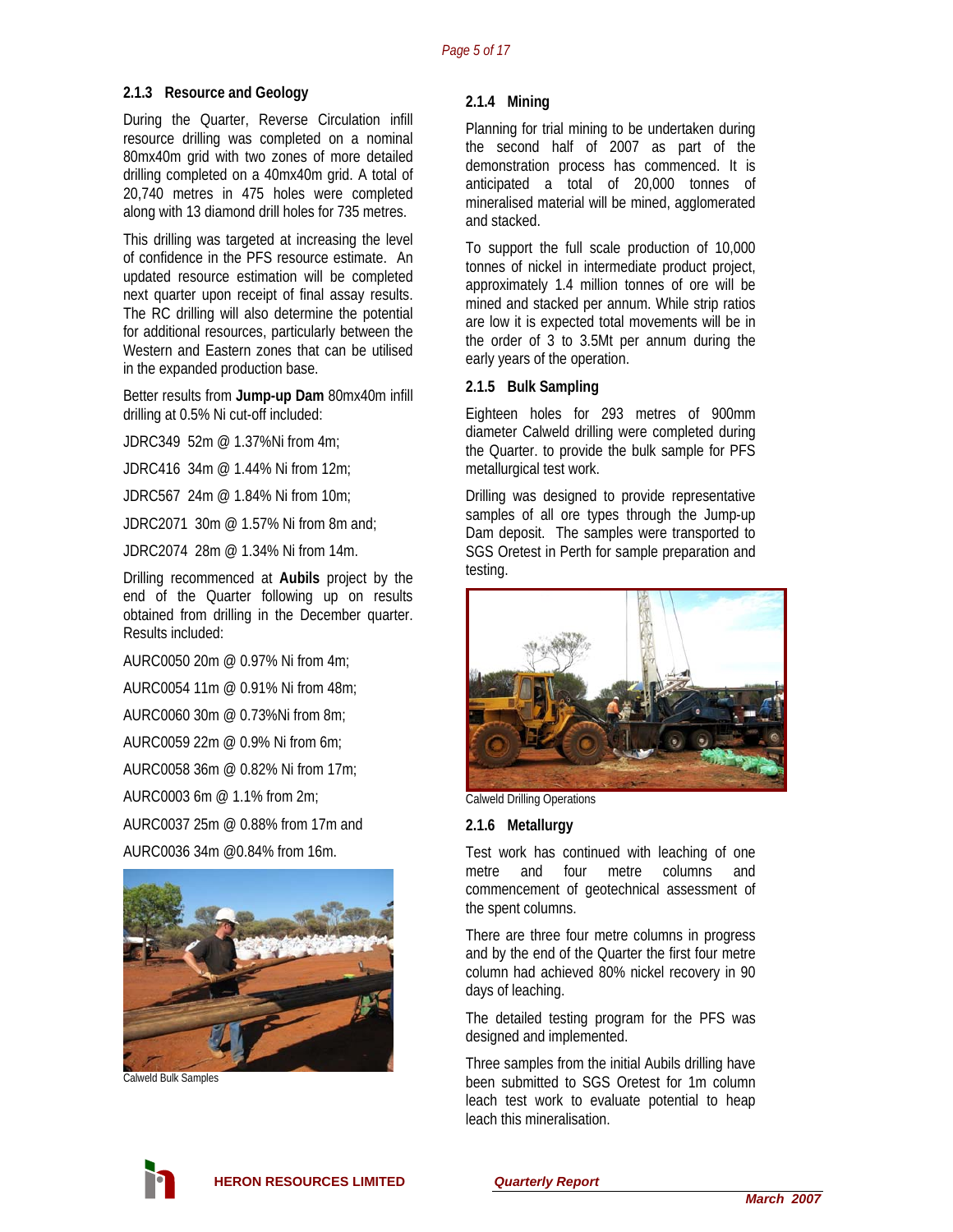

Four metre column leaching in progress

#### **2.1.7 Process**

The Scoping Study identified the opportunity to increase the scale of the Jump-up Dam operation from the initial 5000tpa contained nickel in intermediate product to an initial project targeting production of at least 10,000tpa nickel in intermediate product.

The opportunity to mine agglomerate and stack higher grade ore in the early years of the project has been identified and will be studied during the PFS.

To achieve production of 10,000tpa approximately 1.4 million tonnes of ore will be mined and stacked per annum. This will consume in the order of 0.75 million tonnes of acid per annum and in the order of 0.3 million tonnes of limestone or calcrete per annum for neutralisation. To achieve this level of acid supply, Heron will require an onsite acid plant. The acid plant has been included in the capital and operational cost estimates. Currently lead times for acid plants are in the order of 22 months, and the company is investigating strategies to reduce this timeframe. As an acid plant producing the full 0.75 million tonnes of acid will produce energy in excess of the project requirements, strategies to bring the energy balance into equilibrium are being investigated including purchasing a portion of the acid requirements.

Heron estimates the capital cost of Jump-up Dam at between US\$300 and US\$350 million and will target operating costs at full production of between US\$3.00/lb and \$3.20/lb nickel, with cobalt revenue treated as credit to operating costs.

#### **2.1.8 Water Resources**

Metallurgical test work has been undertaken using a range of water qualities including hyper saline water. Project economics improve with better quality water supplies.

Ground water exploration is ongoing with some initial supplies of low salinity water identified.

#### **2.1.9 Environment**

Sinclair Knight Merz are managing the environmental approvals process, initially for the trail mining and leaching scheduled for the second half of 2007, and then full scale operations. All flora, fauna, heritage and archaeological studies have been completed with no detrimental findings.

The Company has entered into an agreement to purchase the Menangina Pastoral Station upon which the Jump-up Dam Project is located.

#### **2.1.10 Community**

Community consultation is continuing with presentations to a number of stakeholders.

#### **2.1.11 Procurement**

Procurement of the plant necessary to undertake the demonstration program during the second half of 2007 has commenced with a number of key process items identified.

Acid procurement is continuing along with options for the supply of limestone or calcrete acid neutralisation requirements.

#### **2.1.12 Marketing**

The Company has received several enquiries in respect of nickel offtake rights. At this stage, Heron retains 100% of the Jump-up Dam offtake and marketing rights.

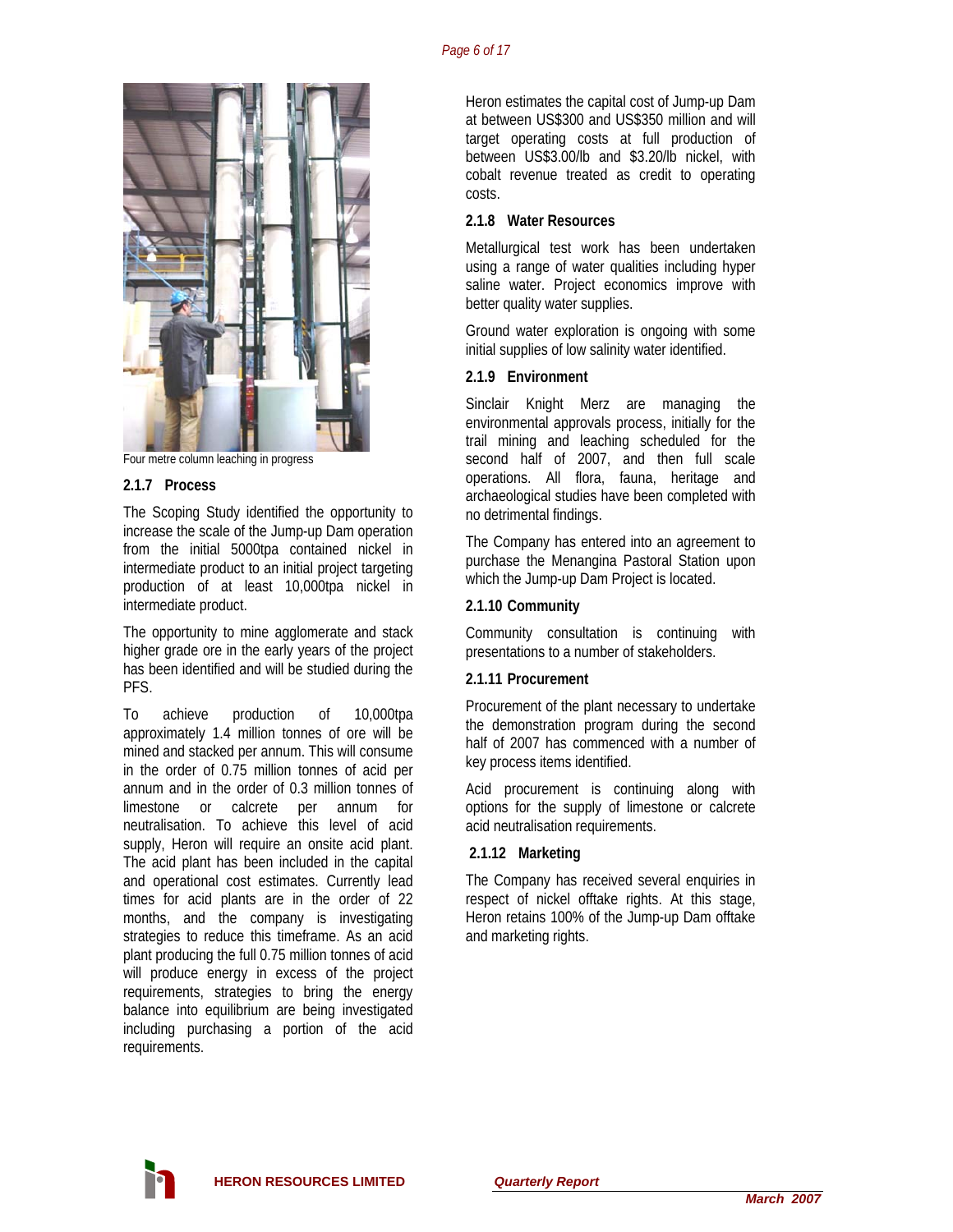# *page 7 of 17*

|                 |         | Significant Drill Intersections Jump-up Dam Project (0.5% Ni cut-off and >1% Ni%) |        |                |                |       |      |      |       |                    |
|-----------------|---------|-----------------------------------------------------------------------------------|--------|----------------|----------------|-------|------|------|-------|--------------------|
| Hole            | Zone    | <b>North</b>                                                                      | East   | mFrom          | mTo            | Width | Ni%  | Co%  | MgO%  | SiO <sub>2</sub> % |
| <b>JDRC0314</b> | Eastern | 6713121                                                                           | 409845 | $\overline{2}$ | 24             | 22    | 1.00 | 0.07 | 10.78 | 37.74              |
| <b>JDRC0332</b> | Eastern | 6712165                                                                           | 410079 | 6              | 12             | 6     | 1.16 | 0.25 | 12.09 | 45.07              |
| <b>JDRC0338</b> | Eastern | 6712002                                                                           | 410238 | 6              | 16             | 10    | 1.06 | 0.09 | 8.74  | 50.78              |
| JDRC0347        | Eastern | 6711841                                                                           | 410159 | 12             | 54             | 42    | 1.29 | 0.15 | 5.29  | 48.35              |
| <b>JDRC0348</b> | Eastern | 6711842                                                                           | 410077 | 20             | 62             | 42    | 1.26 | 0.08 | 4.22  | 33.81              |
| JDRC0349        | Eastern | 6711843                                                                           | 410001 | 4              | 56             | 52    | 1.37 | 0.16 | 13.66 | 44.3               |
| <b>JDRC0380</b> | Western | 6712877                                                                           | 408559 | 16             | 52             | 36    | 1.08 | 0.08 | 15.2  | 32.64              |
| <b>JDRC0392</b> | Western | 6713120                                                                           | 408450 | 0              | 52             | 52    | 1.48 | 0.03 | 13.83 | 39.94              |
| <b>JDRC0401</b> | Western | 6713040                                                                           | 408360 | 0              | 14             | 14    | 1.08 | 0.09 | 9.42  | 37.96              |
| <b>JDRC0402</b> | Western | 6713040                                                                           | 408440 | 0              | 30             | 30    | 1.21 | 0.09 | 9.73  | 33.46              |
| <b>JDRC0407</b> | Western | 6712960                                                                           | 408280 | 16             | 38             | 22    | 1.06 | 0.02 | 11.29 | 43.8               |
| <b>JDRC0415</b> | Western | 6712880                                                                           | 408359 | 6              | 38             | 32    | 1.00 | 0.12 | 2.94  | 46.86              |
| JDRC0416        | Western | 6712880                                                                           | 408440 | 12             | 46             | 34    | 1.44 | 0.05 | 8.85  | 51.05              |
| <b>JDRC0419</b> | Western | 6712800                                                                           | 408119 | 18             | 26             | 8     | 1.41 | 0.08 | 6.87  | 69.02              |
| <b>JDRC0421</b> | Western | 6712800                                                                           | 408279 | 16             | 32             | 16    | 1.41 | 0.06 | 5.53  | 44.01              |
| <b>JDRC0422</b> | Western | 6712800                                                                           | 408360 | 20             | 50             | 30    | 1.16 | 0.04 | 5.31  | 59.19              |
| JDRC0424        | Western | 6712799                                                                           | 408439 | 0              | 26             | 26    | 1.12 | 0.03 | 12.45 | 46.34              |
| <b>JDRC0426</b> | Western | 6712882                                                                           | 408404 | 8              | 30             | 22    | 1.00 | 0.03 | 5.38  | 57.23              |
| <b>JDRC0427</b> | Western | 6712889                                                                           | 408240 | 12             | 48             | 36    | 1.02 | 0.06 | 3.69  | 44.46              |
| <b>JDRC0441</b> | Western | 6712720                                                                           | 408580 | 0              | $\overline{4}$ | 4     | 1.98 | 0.22 | 5.61  | 65.5               |
| JDRC0446        | Western | 6712640                                                                           | 408320 | 20             | 40             | 20    | 1.00 | 0.03 | 2.77  | 19.68              |
| JDRC0449        | Western | 6712640                                                                           | 408520 | 6              | 54             | 48    | 1.33 | 0.05 | 9.2   | 42.34              |
| <b>JDRC0452</b> | Western | 6713040                                                                           | 408400 | 0              | 28             | 28    | 1.32 | 0.09 | 7.61  | 43.97              |
| <b>JDRC0453</b> | Western | 6712720                                                                           | 408240 | 0              | 30             | 30    | 1.06 | 0.08 | 4.16  | 57.72              |
| JDRC0456        | Western | 6712560                                                                           | 408200 | 16             | 42             | 26    | 1.00 | 0.02 | 7.7   | 56.98              |
| JDRC0460        | Western | 6712560                                                                           | 408520 | 0              | 36             | 36    | 1.07 | 0.04 | 9.38  | 55.97              |
| <b>JDRC0463</b> | Western | 6712480                                                                           | 408200 | 12             | 32             | 20    | 1.09 | 0.05 | 5.98  | 58.43              |
| <b>JDRC0476</b> | Western | 6712400                                                                           | 408200 | 68             | 72             | 4     | 1.25 | 0.22 | 3.39  | 59.35              |
| <b>JDRC0481</b> | Eastern | 6711840                                                                           | 410120 | 24             | 64             | 40    | 1.03 | 0.06 | 4.87  | 44.62              |
| <b>JDRC0536</b> | Eastern | 6712960                                                                           | 409440 | 20             | 44             | 24    | 1.08 | 0.14 | 2.47  | 37.02              |
| <b>JDRC0566</b> | Western | 6712320                                                                           | 408200 | 24             | 42             | 18    | 1.39 | 0.07 | 8.61  | 47.38              |
| <b>JDRC0567</b> | Western | 6712320                                                                           | 408280 | 10             | 34             | 24    | 1.84 | 0.11 | 8.67  | 50.04              |
| <b>JDRC0577</b> | Western | 6712240                                                                           | 408440 | 6              | 18             | 12    | 1.11 | 0.06 | 5.07  | 70.38              |
| <b>JDRC0578</b> | Western | 6712160                                                                           | 408280 | 18             | 66             | 48    | 1.04 | 0.07 | 7.35  | 31.98              |
| <b>JDRC2003</b> | Eastern | 6711920                                                                           | 410120 | 0              | 30             | 30    | 1.04 | 0.06 | 14.56 | 48.55              |
| <b>JDRC2004</b> | Eastern | 6711920                                                                           | 410040 | 0              | 58             | 58    | 1.18 | 0.12 | 8.54  | 30.95              |
| <b>JDRC2014</b> | Eastern | 6712000                                                                           | 410200 | 22             | 42             | 20    | 1.04 | 0.07 | 12.01 | 42.36              |
| <b>JDRC2015</b> | Eastern | 6712000                                                                           | 410280 | 0              | 30             | 30    | 1.02 | 0.06 | 8.28  | 53.63              |
| <b>JDRC2028</b> | Eastern | 6712400                                                                           | 409960 | 36             | 54             | 18    | 1.03 | 0.04 | 6.66  | 57.63              |
| <b>JDRC2040</b> | Eastern | 6712240                                                                           | 409560 | 14             | 22             | 8     | 1.06 | 0.02 | 11.22 | 58.4               |
| <b>JDRC2052</b> | Eastern | 6712160                                                                           | 409960 | 20             | 24             | 4     | 1.14 | 0.08 | 4.78  | 58.9               |
| JDRC2064        | Western | 6711760                                                                           | 408520 | 10             | 64             | 54    | 1.35 | 0.07 | 7.34  | 42.16              |
| <b>JDRC2069</b> | Western | 6711840                                                                           | 408520 | 10             | 44             | 34    | 1.03 | 0.05 | 5.07  | 43.22              |
| <b>JDRC2071</b> | Western | 6711840                                                                           | 408680 | 8              | 38             | 30    | 1.57 | 0.04 | 20.92 | 39.57              |
| <b>JDRC2074</b> | Western | 6711920                                                                           | 408520 | 14             | 42             | 28    | 1.34 | 0.07 | 5.64  | 45.84              |
| <b>JDRC2085</b> | Eastern | 6711880                                                                           | 410120 | 20             | 50             | 30    | 1.25 | 0.07 | 16.62 | 43.54              |
| <b>JDRC2086</b> | Eastern | 6711880                                                                           | 410160 | 14             | 60             | 46    | 1.02 | 0.05 | 7.64  | 45.25              |
| <b>JDRC2088</b> | Eastern | 6711880                                                                           | 410240 | 14             | 22             | 8     | 1.06 | 0.14 | 0.73  | 16.96              |
|                 |         |                                                                                   |        |                |                |       |      |      |       |                    |

**Significant Drill Intersections Jump-up Dam Project (0.5% Ni cut-off and >1% Ni%)** 

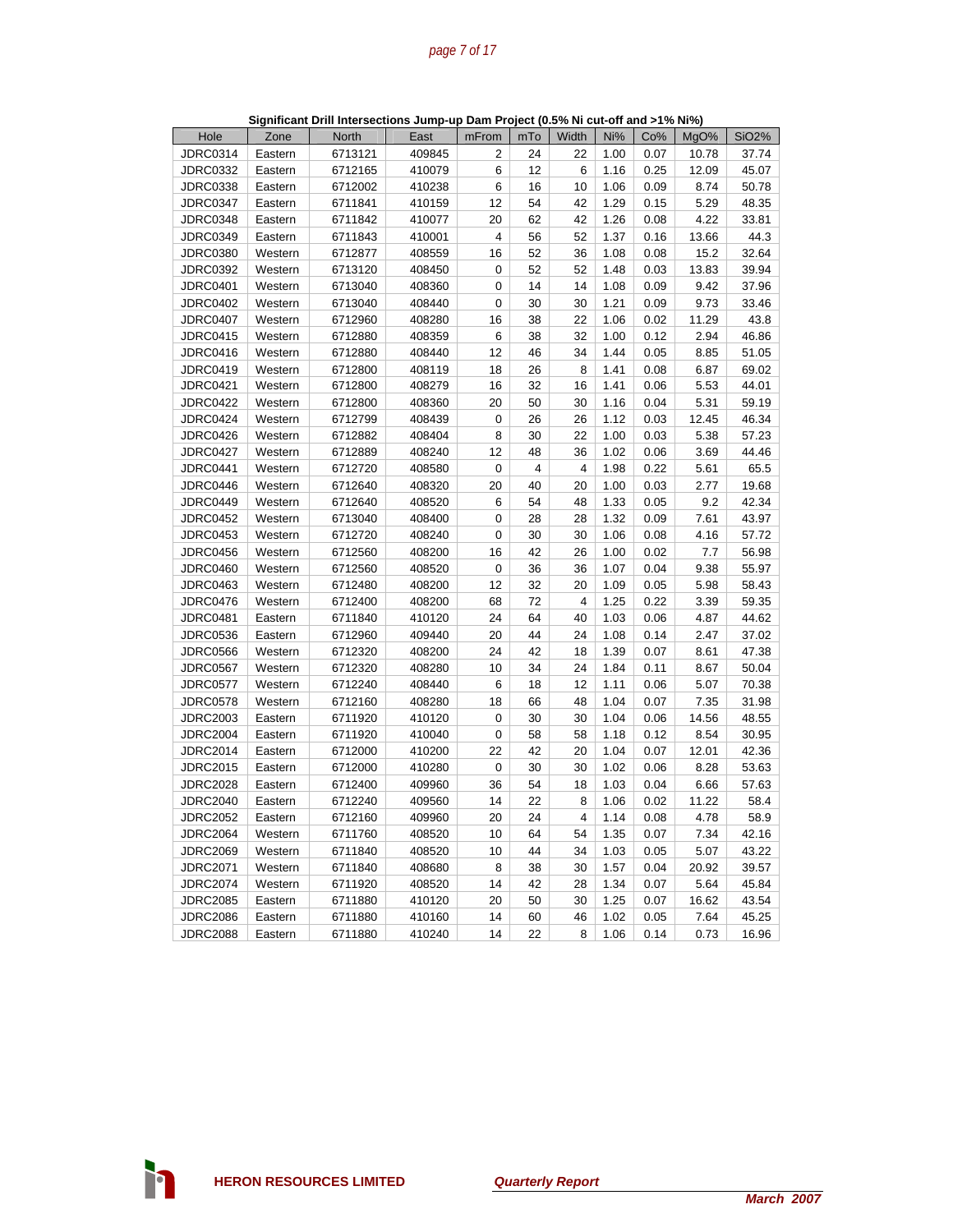#### **2.2 Kalgoorlie Nickel Project - CVRD Inco Sole Funding**

(Heron Nickel Rights 100%. CVRD-Inco right to earn 60%, sole fund BFS, secure finance.)

CVRD-Inco continues to manage the KNP and is progressing with the Step 2 program.

#### **2.2.1 Resource and Geology**

#### **General**

The KNP geological work program continued to focus on Siberia North and Highway with core logging completed at Siberia North and 47 RC holes for 1900m drilled at Highway.

#### **Siberia North**

Interpretation of the electrical resistivity data from the Siberia North survey completed during the Quarter is ongoing. On completion of the scheduled RC drilling program this interpretation will be finalized. A total of ten diamond holes for 533m of HQ core were completed targeting zones of potential mineralisation which were previously poorly drilled. This core will be processed in the coming Quarter.

A detailed low level aeromagnetic survey was completed over the Siberia North Project to further delineate structures controlling laterite nickel mineralisation.

#### **Highway**

A total of 53 holes for 2,170m of RC drilling was completed. This program was targeted at defining the edges of the resource where potential for extension was identified. Encouraging siliceous and limonitic mineralisation types were encountered. Drill coverage at Highway ranges from 80mx40m in the central east of the deposit up to 200mx80m in the southern, western and northern parts.

#### **Mineralogy**

Quantitative XRD results from the -500um slurries of the beneficiation test work were received and CSIRO completed a multi spectral logging program during the Quarter. Analysis of results is pending.

#### **2.2.2 Metallurgy**

Metallurgical test work focused on preparation of bulk beneficiated samples for leaching test work. CSIRO commenced the first high pressure acid leach test of an expected 15 samples during the Quarter.

CVRD-Inco reported they were including heap leach testwork for evaluation of the KNP. Quotes for this test work were sought during the Quarter.

#### **3 Exploration**

#### **3.1.1 Regional Nickel Sulphide**

Heron is undertaking regional exploration for sulphide mineralisation within its extensive portfolio of 100% owned tenements and within selected tenements included in the KNP.

#### **3.1.2 KNP Tenements**

#### **Emu Lake North**

A program of 2 RC drill holes is planned for early next quarter, in conjunction with a program of detailed fixed loop EM surveying to identify the strike extensions of mineralisation drilled by other companies on the adjacent tenement.

#### **Ghost Rocks**

A geophysical program is being planned to generate nickel sulphide drill-targets associated with surface gossan zones.

#### **3.2 Regional Exploration**

#### **3.2.1 Rocky Gully**

An independent review of the area has highlighted the Rocky Gully area as having potential for economic nickel sulphide mineralisation. The initial focus will be in the area previously drilled by Anglo American where traces of sulphides were recorded in serpentinised harzburgite rocks.

Math Longwork

**MATHEW LONGWORTH MANAGING DIRECTOR** 

The information in this report that related to Exploration is based on information compiled by David von Perger who is a member of Australian Institute of Mining and Metallurgy. David von Perger is a full time employee of Heron Resources Limited. David von Perger has sufficient experience that is relevant to the style of mineralisation and type of deposit under consideration, and to the exploration activity that he is undertaking to qualify as Competent Person as defined in the 2004 Edition of the 'Australasian Code for Reporting of Exploration Results, Mineral Resources and Ore Reserves. David von Perger consents to the inclusion in this report of the matters based on his information in the form and context that it appears.

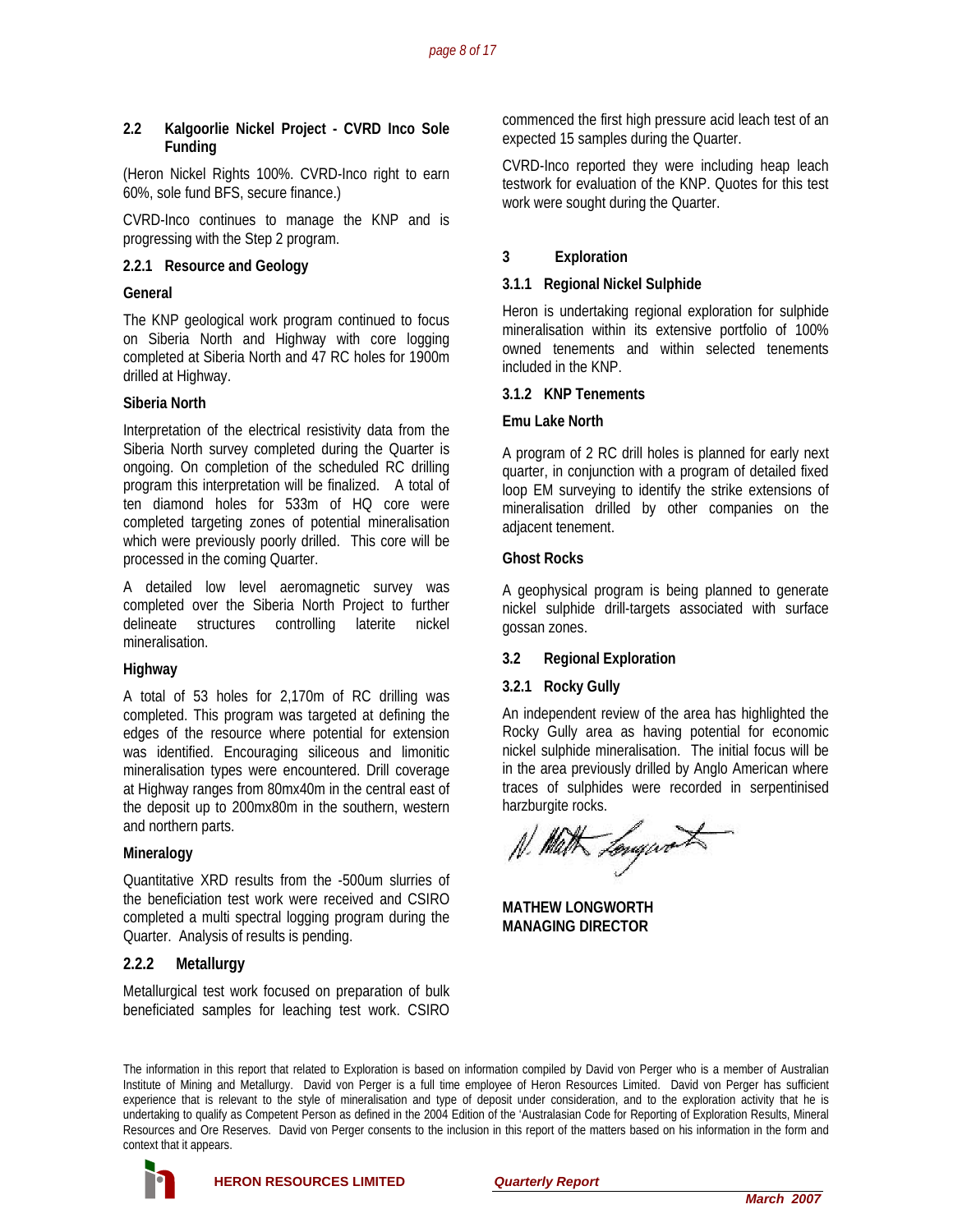# *page 9 of 17*

# **Appendix 5B**

# **MINING EXPLORATION ENTITY QUARTERLY REPORT**

| Name of entity                                                                                                                             |                                 |                            |
|--------------------------------------------------------------------------------------------------------------------------------------------|---------------------------------|----------------------------|
| <b>HERON RESOURCES LIMITED</b>                                                                                                             |                                 |                            |
| ABN                                                                                                                                        | Quarter ended (current quarter) |                            |
| 30 068 263 098                                                                                                                             | 31 March 2007                   |                            |
| <b>Consolidated statement of cash flows</b>                                                                                                |                                 |                            |
|                                                                                                                                            |                                 |                            |
| Cash flows related to operating activities                                                                                                 | <b>Current Qtr</b>              | Year to Date<br>(9 months) |
|                                                                                                                                            | \$A'000                         | \$A'000                    |
| Receipts from product sales and related debtors<br>1.1<br>1.2<br>Payments for: (a) exploration and evaluation<br>development<br>(b)        | (2,528)                         | (4,780)                    |
| production<br>(c)<br>administration<br>(d)                                                                                                 | (707)                           | (3, 333)                   |
| Dividends received<br>1.3<br>Interest and other items of similar nature received<br>1.4<br>1.5<br>Interest and other costs of finance paid | 150                             | 443                        |
| 1.6<br>Income taxes paid<br>Other (provide details if material)-GST Paid<br>1.7                                                            | 154                             | 123                        |
| <b>Net Operating Cash Flows</b>                                                                                                            | (2,931)                         | (7, 547)                   |
| Cash flows related to investing activities                                                                                                 |                                 |                            |
| 1.8<br>Payment for purchases of: (a)<br>prospects<br>equity investment<br>(b)<br>other fixed assets<br>(c)                                 | (95)<br>(74)<br>(249)           | (189)<br>(634)<br>(384)    |
| Proceeds from sale of:<br>1.9<br>(a)<br>prospects<br>equity investment<br>(b)<br>(c) other fixed assets                                    | $\theta$                        | 167                        |
| 1.10 Loans to other entities                                                                                                               |                                 |                            |
| 1.11 Loans repaid by other entities<br>1.12 Other (provide details if material) Demerge Epsilon<br>Demerge Rubicon                         | 0<br>599                        | (40)<br>599                |
| <b>Net Investing Cash Flows</b>                                                                                                            | 181                             | (481)                      |
| 1.13 Total operating and investing cash flows<br>(carried forward)                                                                         | (2,750)                         | (8,028)                    |

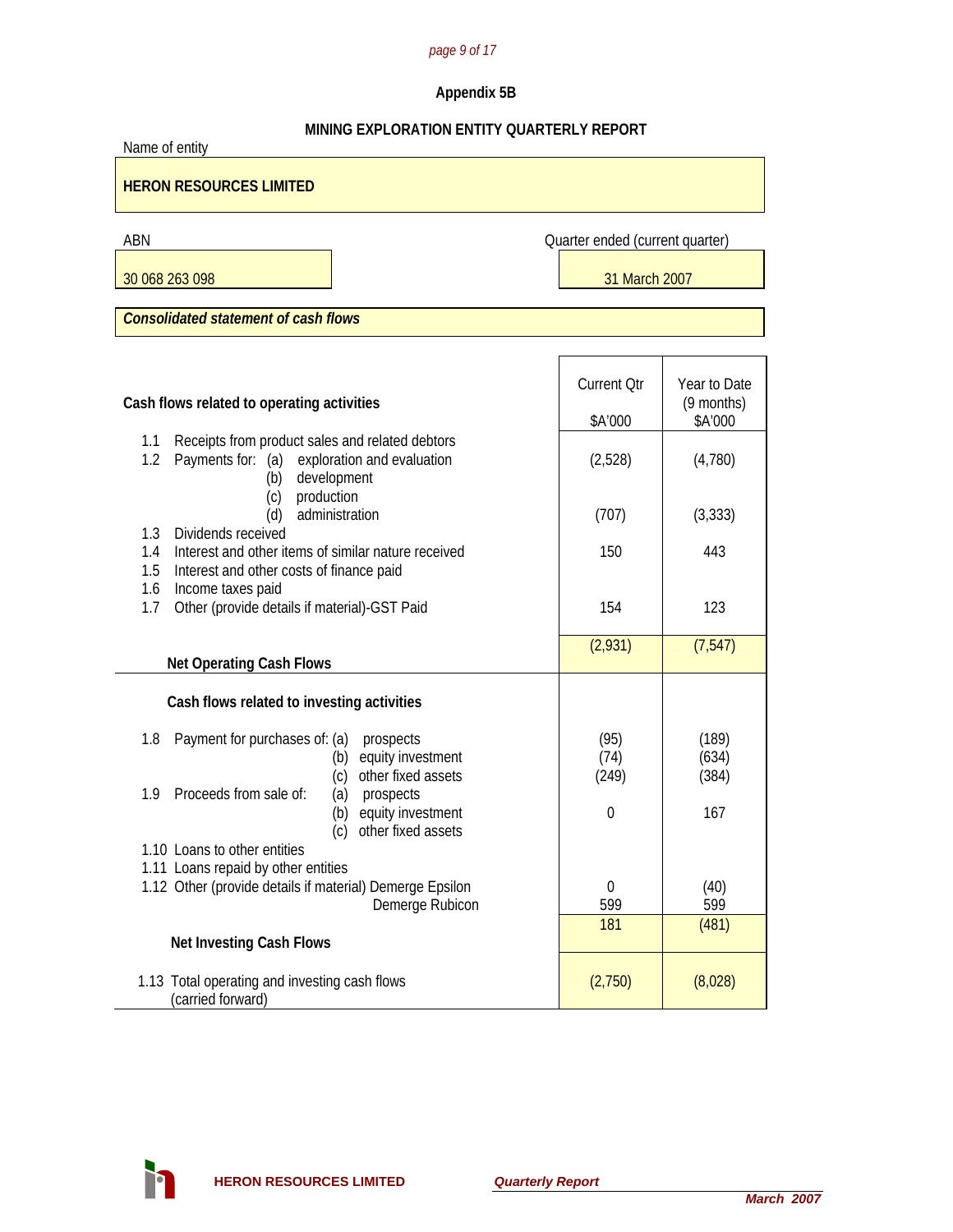| 1.13 Total operating and investing cash flows<br>(brought forward)                                                                                                                                                                           | (2,750)  | (8,028) |
|----------------------------------------------------------------------------------------------------------------------------------------------------------------------------------------------------------------------------------------------|----------|---------|
| Cash flows related to financing activities                                                                                                                                                                                                   |          |         |
| 1.14 Proceeds from the issue of shares, options, etc.<br>1.15 Proceeds from the sale of forfeited shares<br>1.16 Proceeds from borrowings<br>1.17 Repayment of borrowings<br>1.18 Dividends paid<br>1.19 Other (provide details if material) | 366      | 7,541   |
| Net financing cash flows                                                                                                                                                                                                                     | 366      | 7,541   |
| Net increase (decrease) in cash held                                                                                                                                                                                                         | (2, 384) | (487)   |
| 1.20 Cash at beginning of quarter/year to date<br>1.21 Exchange rate adjustments                                                                                                                                                             | 11,075   | 9,178   |
| 1.22 Cash at end of quarter                                                                                                                                                                                                                  | 8,691    | 8,691   |

 **Payments to directors of the entity and associates of the directors, payments to related entities of the entity and associates of the related entities** 

|                                                                     | <b>Current Qtr</b><br>\$A'000 |
|---------------------------------------------------------------------|-------------------------------|
| 1.23 Aggregate amount of payments to the parties included item 1.2  | 304                           |
| 1.24 Aggregate amount of loans to the parties included in item 1.10 |                               |

1.25 Explanation necessary for an understanding of the transactions

 Directors fees, salaries and superannuation (A\$268,604). Provision of office accommodation by director-related entity (A\$17,173). Provision of legal advice by director-related entity (A\$17,805).

# **Non-cash financing and investing activities**

 2.1 Details of financing and investing transactions which have had a material effect on consolidated assets and liabilities but did not involve cash flows

 Rubicon Resources Limited (former subsidiary company of Heron Resources Limited), listed on the ASX on 2 February 2007. As consideration pursuant to the Agreement for sale of tenements, Heron Resources Limited received 15,000,000 shares in Rubicon Resources Limited.

 2.2 Details of outlays made by other entities to establish or increase their share in projects in which the reporting entity has an interest

See attached schedule

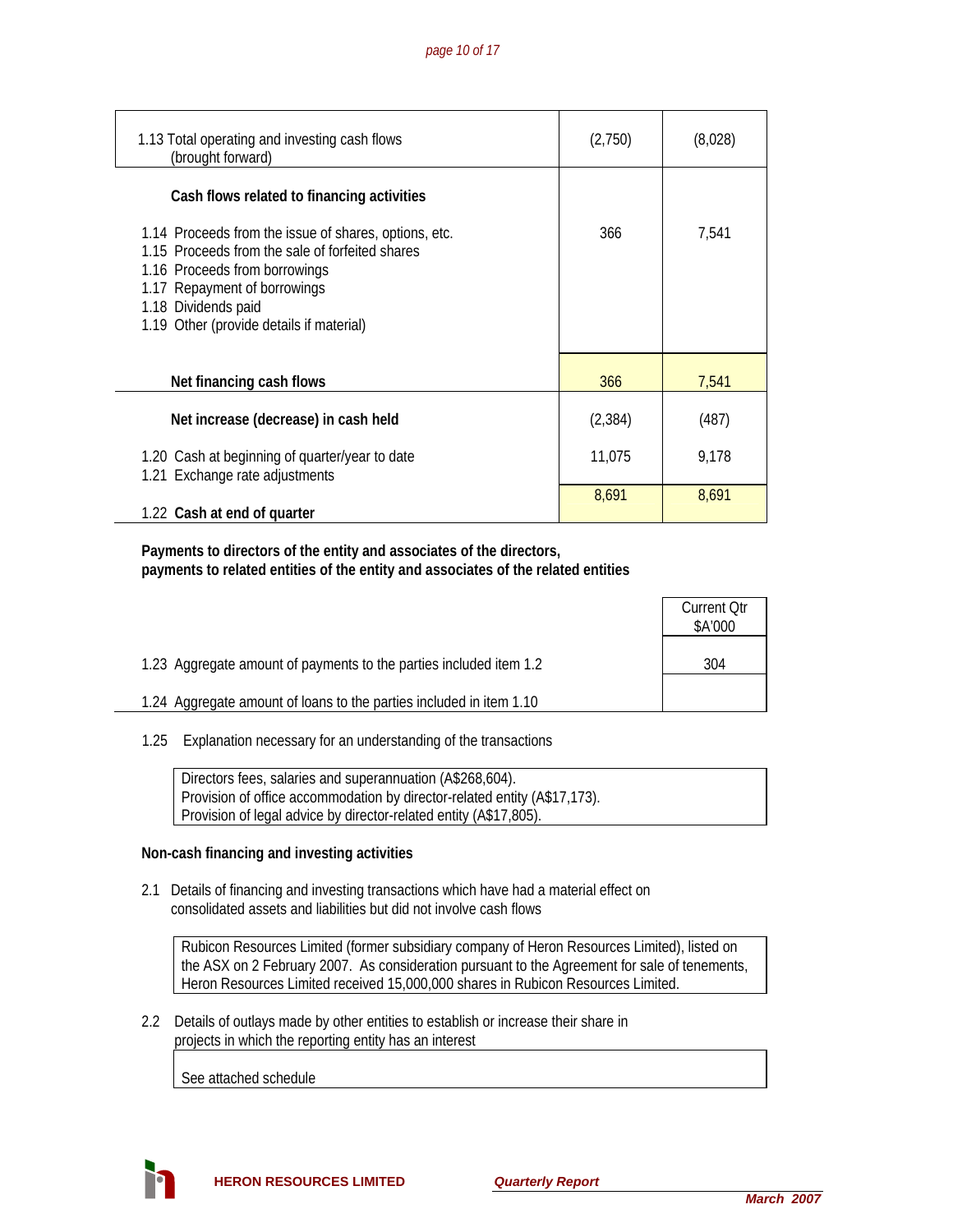### **Financing facilities available**

*Add notes as necessary for an understanding of the position*

|                                 | Amount available<br>\$A'000 | Amount used<br>\$A'000 |
|---------------------------------|-----------------------------|------------------------|
| Loan facilities<br>31           |                             |                        |
| 3.2 Credit standby arrangements |                             |                        |

#### **Estimated cash outflows for next quarter**

|                                | \$A'000 |
|--------------------------------|---------|
| 4.1 Exploration and evaluation | 9,500   |
| 4.2 Development                |         |
| Total                          | 9,500   |

#### **Reconciliation of cash**

Reconciliation of cash at the end of the quarter (as shown in the consolidated statement of cash flows) to

| shown in the consolidated statement of cash flows) to<br>related items in the accounts as follows.   | <b>Current Ouarter</b><br>\$A'000 | <b>Previous Ouarter</b><br>\$A'000 |
|------------------------------------------------------------------------------------------------------|-----------------------------------|------------------------------------|
| 5.1 Cash on hand and at bank                                                                         | 125                               | 65                                 |
| 5.2 Deposits at call                                                                                 | 8,178                             | 10,625                             |
| 5.3 Bank Overdraft                                                                                   |                                   |                                    |
| 5.4 Other (provide details)<br>Property Rental bond<br>Environmental bonds<br><b>Escrow Accounts</b> | 47<br>280<br>61                   | 47<br>279<br>59                    |
| Total: cash at end of quarter (Item 1.22)                                                            | 8,691                             | 11,075                             |

#### **Changes in interests in mining tenements**

|                                                                            | Tenement<br>reference | Nature of interest<br>(note (2)) | Interest at<br>Begin of<br>Quarter | Interest at<br>End of<br>Quarter |
|----------------------------------------------------------------------------|-----------------------|----------------------------------|------------------------------------|----------------------------------|
| Interests in mining<br>6.1<br>tenements relinquished,<br>reduced or lapsed |                       | See attached<br>schedule         |                                    |                                  |
| Interests in mining<br>6.2<br>tenements acquired or<br>increased           |                       | See attached<br>schedule         |                                    |                                  |

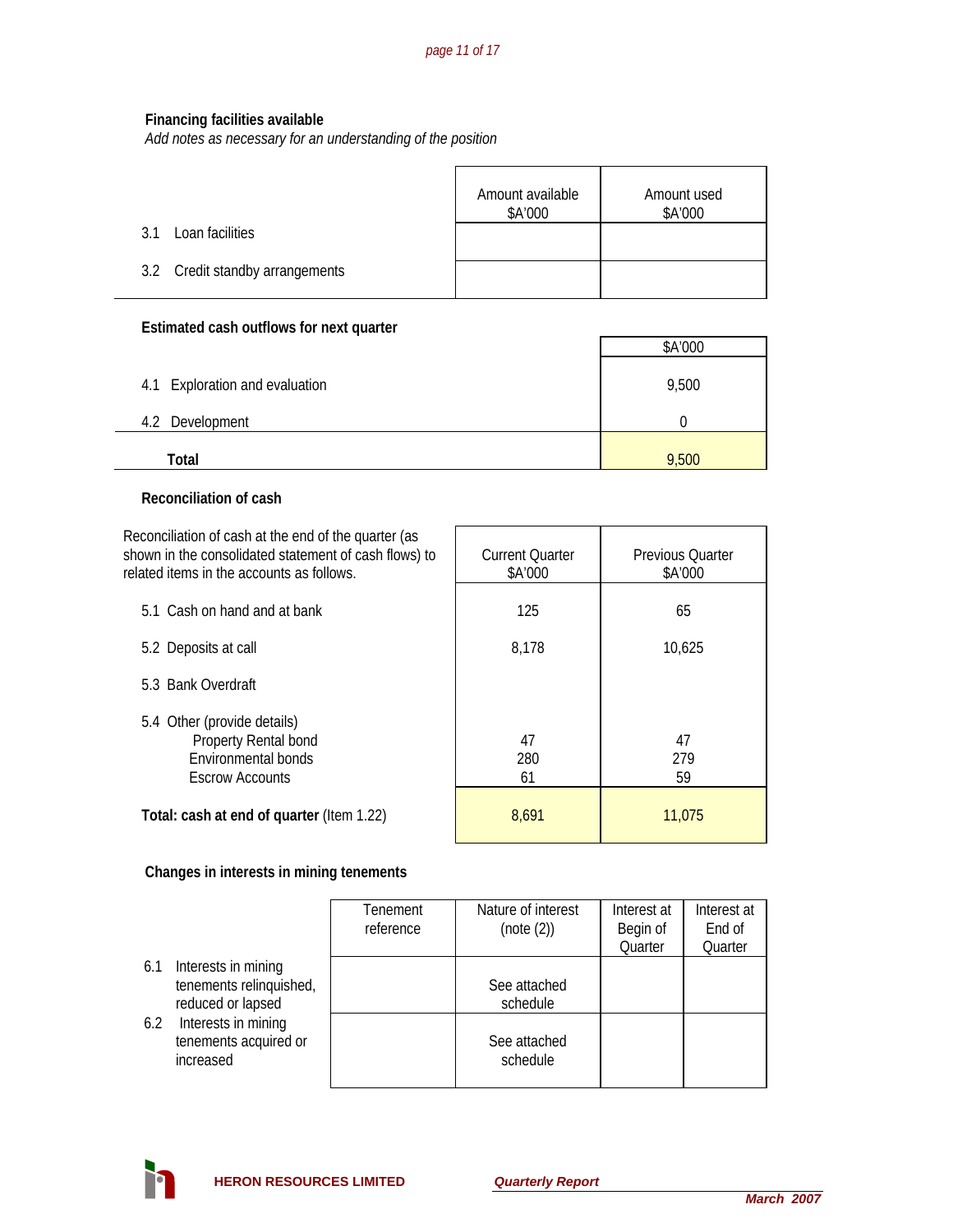#### *page 12 of 17*

#### **Issued and quoted securities at end of current quarter**

 *Description includes rate of interest and any redemption or conversion rights together with prices and dates.* 

|                                                                                                                                                                                                                         | Total<br>number                                                                                                                                                                                                                             | Number<br>quoted                                                                                                                  | Issue price per<br>security<br>(see note 3)<br>$($ \$)                                                                                                                                                              | Amount paid up<br>per security (see<br>note 3)<br>$($ \$)                                                                                                                                                                                                                          |
|-------------------------------------------------------------------------------------------------------------------------------------------------------------------------------------------------------------------------|---------------------------------------------------------------------------------------------------------------------------------------------------------------------------------------------------------------------------------------------|-----------------------------------------------------------------------------------------------------------------------------------|---------------------------------------------------------------------------------------------------------------------------------------------------------------------------------------------------------------------|------------------------------------------------------------------------------------------------------------------------------------------------------------------------------------------------------------------------------------------------------------------------------------|
| 7.1 Preference securities<br>(description)<br>7.2 Changes during Quarter<br>Increases through share<br>(a)<br>issues<br>Decreases through<br>(b)<br>returns of capital,<br>buybacks, redemptions<br>Ordinary securities | 179,968,347                                                                                                                                                                                                                                 | 179,968,347                                                                                                                       |                                                                                                                                                                                                                     |                                                                                                                                                                                                                                                                                    |
| 7.3 Changes during Quarter *<br>(a) Increases through share<br>issues<br>Decreases through<br>(b)<br>returns of capital,<br>buybacks                                                                                    | 291,000<br>200,000                                                                                                                                                                                                                          | 291000<br>200,000                                                                                                                 | \$0.25<br>\$0.60                                                                                                                                                                                                    | \$0.25<br>\$0.60                                                                                                                                                                                                                                                                   |
| 7.4 Convertible debt securities<br>(description)<br>7.5 Changes during Quarter<br>(a) Increases through issues<br>Decreases through<br>(b)<br>securities matured,<br>converted                                          |                                                                                                                                                                                                                                             |                                                                                                                                   |                                                                                                                                                                                                                     |                                                                                                                                                                                                                                                                                    |
| 7.7 Options<br>(description and conversion<br>factor)                                                                                                                                                                   | 2,307,000<br>2,500,000<br>3,000,000<br>125,000<br>250,000<br>1,650,000<br>5,000,000<br>1,150,000<br>5,000,000<br>2,750,000<br>500,000<br>250,000<br>1,000,000<br>1,250,000<br>1,000,000<br>1,000,000<br>1,000,000<br>1,500,000<br>1,500,000 | Nil<br>Nil<br>Nil<br>Nil<br>Nil<br>Nil<br>Nil<br>Nil<br>Nil<br>Nil<br>Nil<br>Nil<br>Nil<br>Nil<br>Nil<br>Nil<br>Nil<br>Nil<br>Nil | <b>Exercise Price</b><br>\$0.25<br>\$0.25<br>\$0.25<br>\$0.25<br>\$0.60<br>\$0.70<br>\$0.70<br>\$0.70<br>\$0.70<br>\$1.50<br>\$0.90<br>\$0.90<br>\$1.00<br>\$1.00<br>\$1.50<br>\$1.50<br>\$1.50<br>\$2.00<br>\$2.50 | <b>Expiry Date</b><br>30/06/2007<br>16/12/2007<br>31/12/2007<br>31/12/2008<br>30/06/2009<br>1/06/2010<br>7/09/2010<br>1/11/2010<br>7/09/2016<br>31/12/2015<br>2/01/2011<br>9/01/2011<br>2/01/2013<br>9/01/2013<br>2/01/2013<br>9/01/2013<br>19/03/2013<br>19/03/2013<br>19/03/2013 |

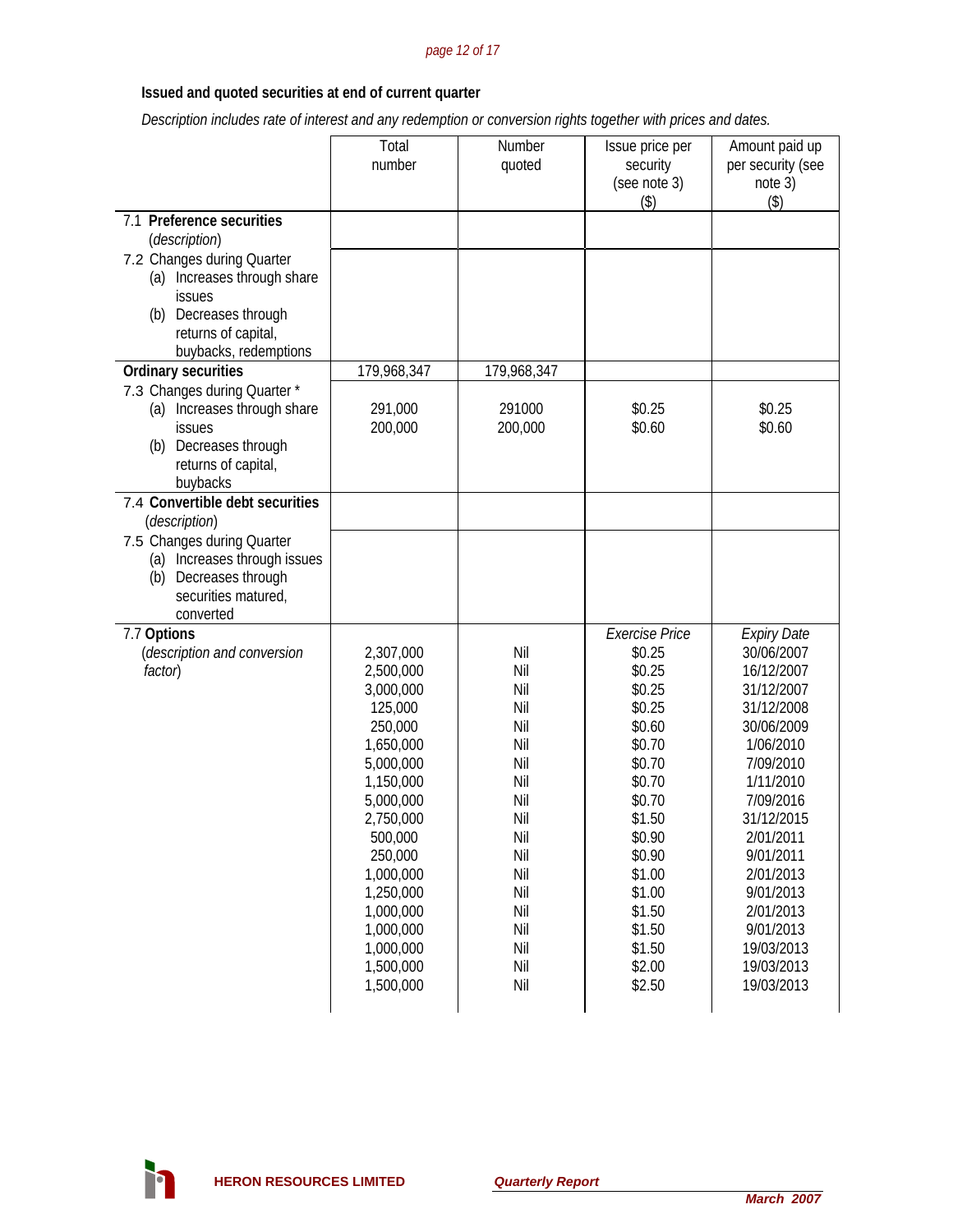| 7.8 Issued during Quarter    | 500,000   | Nil     | \$0.90 | 2/01/2011  |
|------------------------------|-----------|---------|--------|------------|
|                              | 250,000   | Nil     | \$0.90 | 9/01/2011  |
|                              | 1,000,000 | Nil     | \$1.00 | 2/01/2013  |
|                              | 1,250,000 | Nil     | \$1.00 | 9/01/2013  |
|                              | 1,000,000 | Nil     | \$1.50 | 2/01/2013  |
|                              | 1,000,000 | Nil     | \$1.50 | 9/01/2013  |
|                              | 1,000,000 | Nil     | \$1.50 | 19/03/2013 |
|                              | 1,500,000 | Nil     | \$2.00 | 19/03/2013 |
|                              | 1,500,000 | Nil     | \$2.50 | 19/03/2013 |
|                              |           |         |        |            |
| 7.9 Exercised during Quarter | 291,000   | 291,000 | \$0.25 | 16/12/2007 |
|                              | 200,000   | 200,000 | \$0.60 | 30/06/2009 |
|                              |           |         |        |            |
| 7.10 Expired during Quarter  |           |         |        |            |
|                              |           |         |        |            |
| 7.11 Debentures              |           |         |        |            |
| <i>(totals only)</i>         |           |         |        |            |
| 7.12 Unsecured notes         |           |         |        |            |
| <i>(totals only)</i>         |           |         |        |            |

**Compliance 2.2 Details of outlays made by other entities to establish or increase their share in projects in which the reporting entity has an interest.** 

- 1. Inco Limited, as general partner of Inco Australia Limited Partnership and Inco Resources (Australia) Pty Limited may earn a 60% interest in the Kalgoorlie Nickel Project tenements through completing a Feasibility Study and procuring finance to build a nickel laterite mining and processing operation, with the cost of feasibility estimated to be \$90,000,000 (US\$68,000,000 assuming an exchange rate of 0.75).
- 2. Bronzewing Gold NL (Bronzewing) may earn a 70% interest in precious metals from Heron's King of Creation Project through expending \$250,000 within four years.
- 3. Jackson Gold Limited (Jackson) may earn a 70% interest in gold and silver minerals through expending \$300,000 within four years. Once Jackson earns its equity, Heron may at its sole discretion contribute on a pro-rata basis, or convert to a 20% free-carried equity to the completion of a Bankable Feasibility Study that recommends commencement of mining, or convert to a 2.5% royalty for recovered metal.

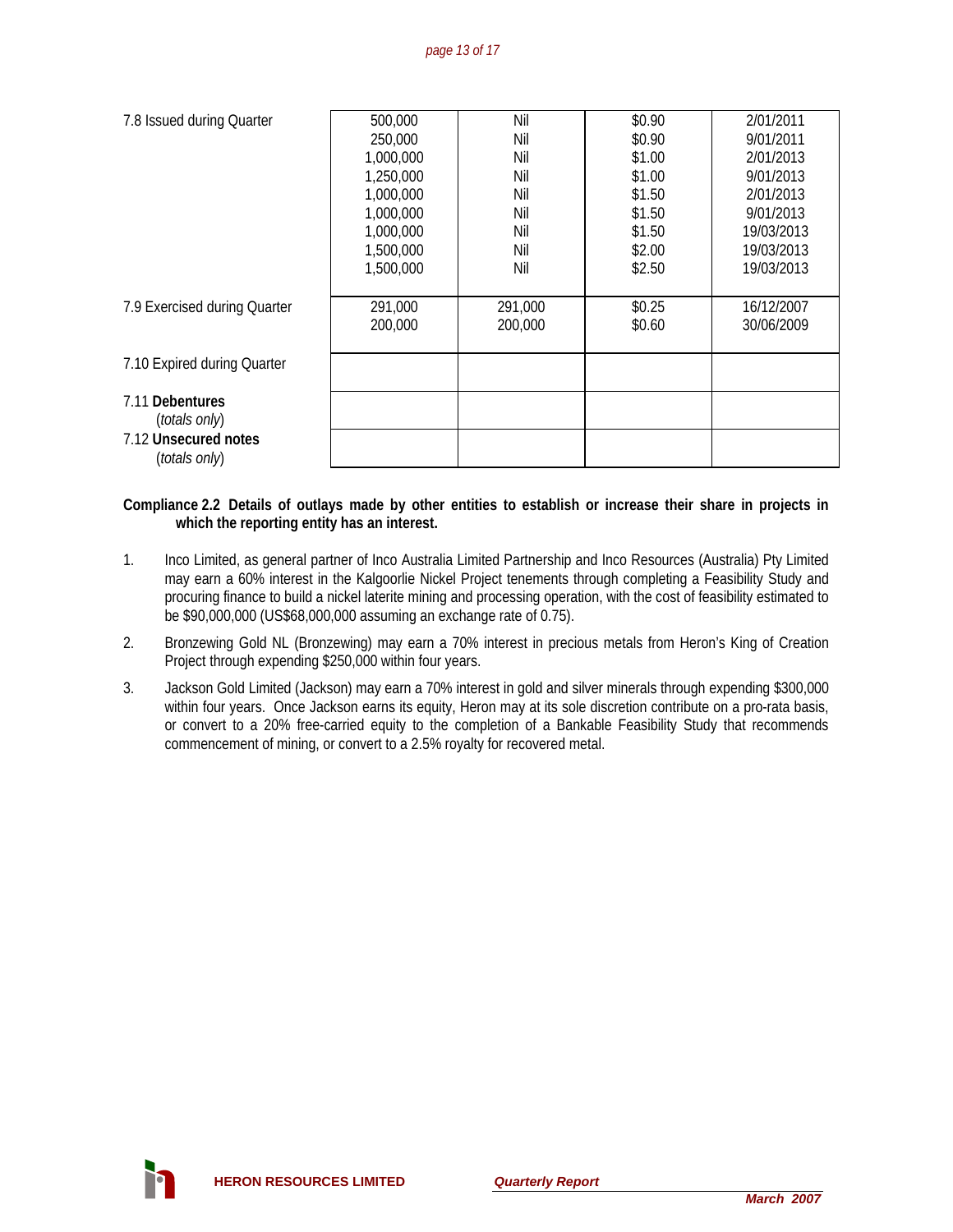# *page 14 of 17*

| 6.1       | Interests in Mining Tenements transferred, relinguished, reduced or lapsed |                 |               |
|-----------|----------------------------------------------------------------------------|-----------------|---------------|
| Tenement  | Nature of Interest                                                         | % Begin Quarter | % End Quarter |
| P16/02124 | Registered Holder                                                          | 100             | O             |
| E28/01108 | Registered Holder                                                          | 100             | 0             |
| E28/01295 | Registered Holder                                                          | 100             | 0             |
| E28/00823 | Registered Holder                                                          | 100             | 0             |
| P15/04734 | Registered Holder                                                          | 100             | 0             |
| M31/00278 | Registered Holder                                                          | 100             | 0             |
| M31/00300 | <b>Registered Holder</b>                                                   | 100             | 0             |
| M31/00317 | Registered Holder                                                          | 100             | 0             |
| P24/04004 | <b>Registered Holder</b>                                                   | 100             | 0             |
| E31/00373 | Registered Holder                                                          | 100             | 0             |
| E31/00446 | Registered Holder                                                          | 100             | 0             |
| E39/01100 | Registered Holder                                                          | 100             | 0             |
| M31/00314 | Registered Holder                                                          | 100             | 0             |
| P39/04357 | Registered Holder                                                          | 100             | 0             |
| E36/00387 | Registered Holder                                                          | 100             | 0             |
| E37/00791 | Registered Holder                                                          | 100             | 0             |
| E15/00906 | Registered Holder                                                          | 100             | 0             |
| E28/01188 | Registered Holder                                                          | 100             | 0             |
| E31/00618 | <b>Registered Holder</b>                                                   | 100             | 0             |

# **6.2 Interests in Mining Tenements acquired or increased**

| Tenement  | Nature of Interest          | % Begin Quarter  | % End Quarter |
|-----------|-----------------------------|------------------|---------------|
| P29/01914 | Registered Applicant        | 0                | 100           |
| P29/01915 | Registered Applicant        | 0                | 100           |
| P29/01916 | Registered Applicant        | 0                | 100           |
| P29/01917 | Registered Applicant        | 0                | 100           |
| P29/01918 | <b>Registered Applicant</b> | $\boldsymbol{0}$ | 100           |
| P27/01707 | Registered Applicant        | $\boldsymbol{0}$ | 100           |
| P27/01708 | Registered Applicant        | 0                | 100           |
| P27/01709 | Registered Applicant        | $\boldsymbol{0}$ | 100           |
| P27/01710 | Registered Applicant        | 0                | 100           |
| P31/01791 | Registered Applicant        | $\mathbf 0$      | 100           |
| P31/01795 | Registered Applicant        | 0                | 100           |
| P31/01794 | Registered Applicant        | $\mathbf{0}$     | 100           |
| P31/01793 | Registered Applicant        | 0                | 100           |
| P31/01792 | Registered Applicant        | $\mathbf 0$      | 100           |
| P31/01790 | <b>Registered Applicant</b> | 0                | 100           |
| P31/01789 | Registered Applicant        | $\boldsymbol{0}$ | 100           |
| P31/01788 | <b>Registered Applicant</b> | $\mathbf{0}$     | 100           |
| P63/01430 | Registered Applicant        | $\mathbf{0}$     | 100           |
| P63/01431 | <b>Registered Applicant</b> | 0                | 100           |
| P63/01432 | <b>Registered Applicant</b> | 0                | 100           |
| P63/01433 | <b>Registered Applicant</b> | $\boldsymbol{0}$ | 100           |
| P63/01434 | <b>Registered Applicant</b> | $\boldsymbol{0}$ | 100           |
| P63/01435 | Registered Applicant        | $\mathbf 0$      | 100           |
| P63/01436 | Registered Applicant        | 0                | 100           |
| P63/01437 | <b>Registered Applicant</b> | $\mathbf{0}$     | 100           |
| P63/01438 | <b>Registered Applicant</b> | $\mathbf 0$      | 100           |
| P63/01439 | <b>Registered Applicant</b> | $\mathbf 0$      | 100           |
| E28/01733 | Registered Applicant        | 0                | 100           |
| P31/01798 | <b>Registered Applicant</b> | 0                | 100           |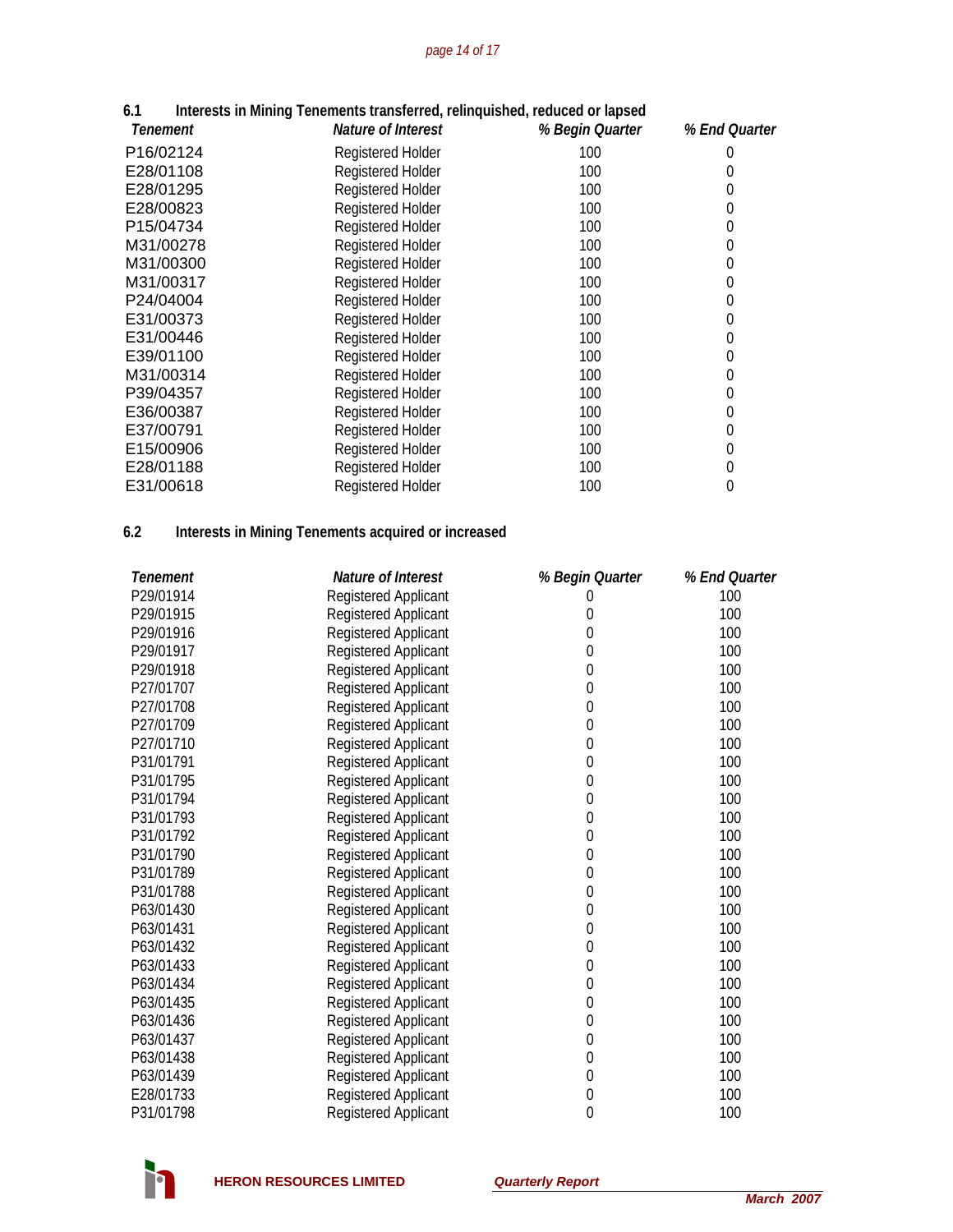# *page 15 of 17*

| E63/01115 | <b>Registered Applicant</b> | $\boldsymbol{0}$ | 100 |
|-----------|-----------------------------|------------------|-----|
| E63/01116 | Registered Applicant        | $\boldsymbol{0}$ | 100 |
| E38/02008 | <b>Registered Applicant</b> | $\boldsymbol{0}$ | 100 |
| E31/00784 | <b>Registered Applicant</b> | $\boldsymbol{0}$ | 100 |
| E31/00785 | <b>Registered Applicant</b> | $\boldsymbol{0}$ | 100 |
| E31/00786 | <b>Registered Applicant</b> | $\boldsymbol{0}$ | 100 |
| E28/01745 | Registered Applicant        | $\boldsymbol{0}$ | 100 |
| E40/00228 | Registered Applicant        | $\boldsymbol{0}$ | 100 |
| E39/1303  | Registered Applicant        | $\boldsymbol{0}$ | 100 |
| P16/02468 | Registered Applicant        | $\boldsymbol{0}$ | 100 |
| P16/02469 | Registered Applicant        | $\boldsymbol{0}$ | 100 |
| P16/02470 | Registered Applicant        | $\boldsymbol{0}$ | 100 |
| P16/02461 | Registered Applicant        | $\boldsymbol{0}$ | 100 |
| P16/02462 | Registered Applicant        | $\boldsymbol{0}$ | 100 |
| P16/02463 | Registered Applicant        | $\boldsymbol{0}$ | 100 |
| P16/02464 | Registered Applicant        | $\boldsymbol{0}$ | 100 |
| P16/02465 | <b>Registered Applicant</b> | $\boldsymbol{0}$ | 100 |
| P16/02466 | Registered Applicant        | $\boldsymbol{0}$ | 100 |
| P16/02467 | <b>Registered Applicant</b> | $\boldsymbol{0}$ | 100 |
| P24/04222 | <b>Registered Applicant</b> | $\boldsymbol{0}$ | 100 |
| P24/04217 | <b>Registered Applicant</b> | $\boldsymbol{0}$ | 100 |
| P24/04218 | <b>Registered Applicant</b> | $\boldsymbol{0}$ | 100 |
| E31/00797 | <b>Registered Applicant</b> | $\boldsymbol{0}$ | 100 |
| E29/00658 | <b>Registered Applicant</b> | $\boldsymbol{0}$ | 100 |
|           |                             | $\boldsymbol{0}$ | 100 |
| P24/04188 | <b>Registered Applicant</b> |                  |     |
| P24/04189 | <b>Registered Applicant</b> | $\boldsymbol{0}$ | 100 |
| P24/04190 | <b>Registered Applicant</b> | $\boldsymbol{0}$ | 100 |
| P24/04191 | <b>Registered Applicant</b> | $\boldsymbol{0}$ | 100 |
| P24/04192 | <b>Registered Applicant</b> | $\boldsymbol{0}$ | 100 |
| P24/04193 | <b>Registered Applicant</b> | $\boldsymbol{0}$ | 100 |
| P24/04194 | <b>Registered Applicant</b> | $\boldsymbol{0}$ | 100 |
| P24/04198 | <b>Registered Applicant</b> | $\boldsymbol{0}$ | 100 |
| P24/04199 | <b>Registered Applicant</b> | $\boldsymbol{0}$ | 100 |
| P24/04216 | <b>Registered Applicant</b> | $\boldsymbol{0}$ | 100 |
| P24/04215 | <b>Registered Applicant</b> | $\boldsymbol{0}$ | 100 |
| P24/04195 | <b>Registered Applicant</b> | $\boldsymbol{0}$ | 100 |
| P24/04196 | <b>Registered Applicant</b> | $\boldsymbol{0}$ | 100 |
| P24/04197 | Registered Applicant        | 0                | 100 |
| P29/01954 | <b>Registered Applicant</b> | $\boldsymbol{0}$ | 100 |
| P29/01955 | <b>Registered Applicant</b> | $\boldsymbol{0}$ | 100 |
| P29/01951 | <b>Registered Applicant</b> | $\boldsymbol{0}$ | 100 |
| P29/01952 | <b>Registered Applicant</b> | $\boldsymbol{0}$ | 100 |
| P29/01953 | <b>Registered Applicant</b> | $\boldsymbol{0}$ | 100 |
| P29/01960 | Registered Applicant        | $\boldsymbol{0}$ | 100 |
| P29/01961 | <b>Registered Applicant</b> | $\boldsymbol{0}$ | 100 |
| P29/01963 | <b>Registered Applicant</b> | $\boldsymbol{0}$ | 100 |
| P29/01964 | <b>Registered Applicant</b> | $\boldsymbol{0}$ | 100 |
| P24/04212 | <b>Registered Applicant</b> | $\boldsymbol{0}$ | 100 |
| P24/04200 | <b>Registered Applicant</b> | $\boldsymbol{0}$ | 100 |
| P24/04201 | <b>Registered Applicant</b> | $\boldsymbol{0}$ | 100 |
| P24/04213 | <b>Registered Applicant</b> | $\boldsymbol{0}$ | 100 |
| P29/01959 | <b>Registered Applicant</b> | $\boldsymbol{0}$ | 100 |
| P29/01962 | <b>Registered Applicant</b> | $\boldsymbol{0}$ | 100 |
| P29/01973 | Registered Applicant        | $\boldsymbol{0}$ | 100 |
| P29/01974 | Registered Applicant        | $\boldsymbol{0}$ | 100 |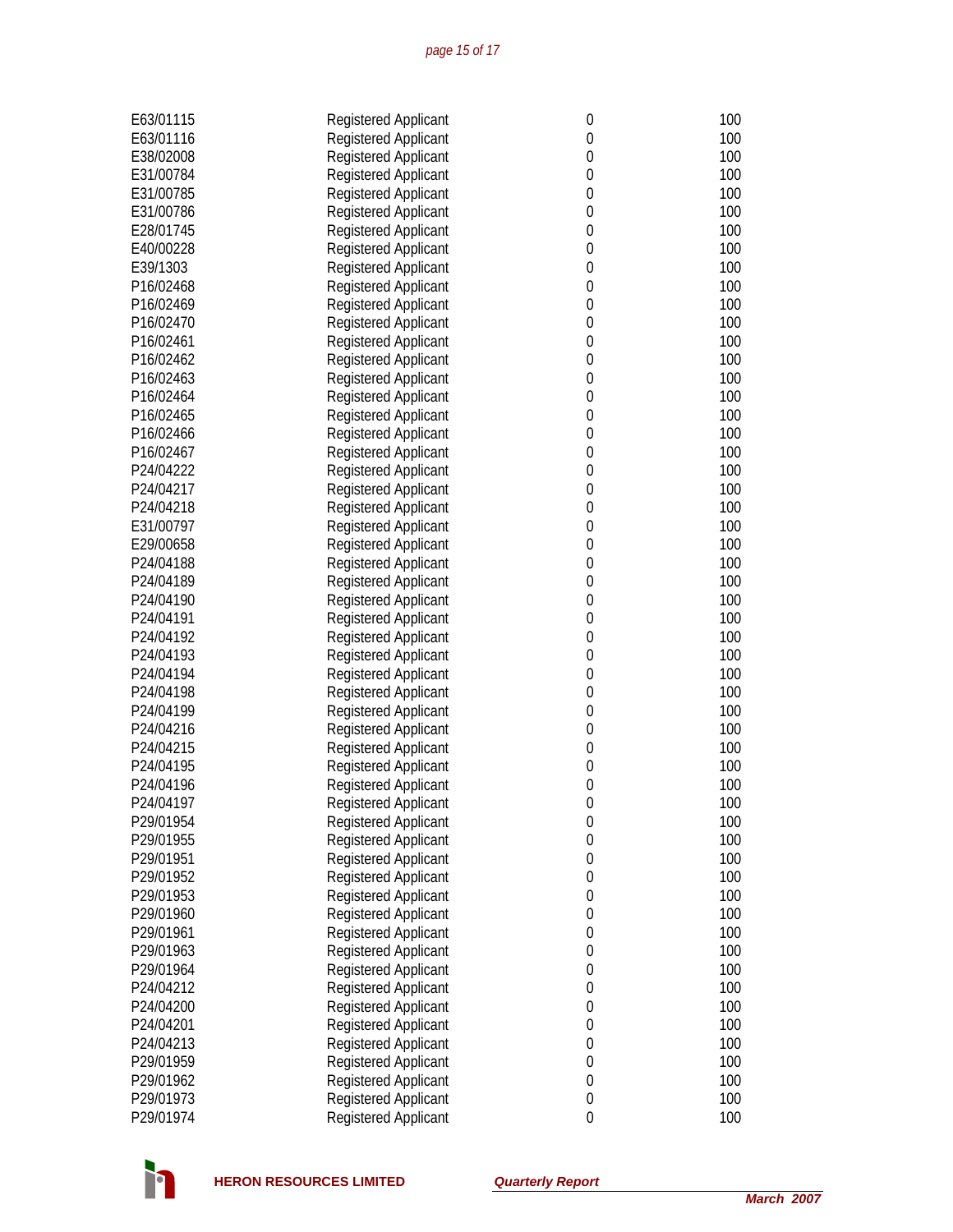# *page 16 of 17*

| P29/01975 | <b>Registered Applicant</b> | $\boldsymbol{0}$                     | 100 |
|-----------|-----------------------------|--------------------------------------|-----|
| P29/01976 | Registered Applicant        | $\boldsymbol{0}$                     | 100 |
| P29/01965 | Registered Applicant        | $\boldsymbol{0}$                     | 100 |
| P29/01966 | Registered Applicant        | $\boldsymbol{0}$                     | 100 |
| P29/01967 | Registered Applicant        | $\boldsymbol{0}$                     | 100 |
| P29/01968 | Registered Applicant        | $\boldsymbol{0}$                     | 100 |
| P29/01969 | Registered Applicant        | $\boldsymbol{0}$                     | 100 |
| P29/01970 | Registered Applicant        | $\boldsymbol{0}$                     | 100 |
| P29/01971 | Registered Applicant        | $\boldsymbol{0}$                     | 100 |
| P29/01972 | Registered Applicant        | $\boldsymbol{0}$                     | 100 |
| P24/04210 | Registered Applicant        | $\boldsymbol{0}$                     | 100 |
| P29/01956 | Registered Applicant        | $\boldsymbol{0}$                     | 100 |
| P29/01957 | Registered Applicant        | $\boldsymbol{0}$                     | 100 |
| P24/04214 | Registered Applicant        | $\boldsymbol{0}$                     | 100 |
| P24/04209 | Registered Applicant        | $\boldsymbol{0}$                     | 100 |
| P24/04211 | <b>Registered Applicant</b> | $\boldsymbol{0}$                     | 100 |
| P24/04202 | Registered Applicant        | $\boldsymbol{0}$                     | 100 |
| P24/04203 | Registered Applicant        | $\boldsymbol{0}$                     | 100 |
| P24/04204 | Registered Applicant        | $\boldsymbol{0}$                     | 100 |
| P24/04205 | <b>Registered Applicant</b> | $\boldsymbol{0}$                     | 100 |
| P24/04206 | Registered Applicant        | $\boldsymbol{0}$                     | 100 |
| P24/04207 | Registered Applicant        | $\boldsymbol{0}$                     | 100 |
| P24/04208 | Registered Applicant        | $\boldsymbol{0}$                     | 100 |
| P24/04221 | Registered Applicant        | $\boldsymbol{0}$                     | 100 |
| P24/04219 | <b>Registered Applicant</b> | $\boldsymbol{0}$                     | 100 |
| P24/04220 | <b>Registered Applicant</b> | $\boldsymbol{0}$                     | 100 |
| P25/01964 | Registered Applicant        | $\boldsymbol{0}$                     | 100 |
| P25/01966 | <b>Registered Applicant</b> | $\boldsymbol{0}$                     | 100 |
| P25/01967 | <b>Registered Applicant</b> | $\boldsymbol{0}$                     | 100 |
| E27/00355 | Registered Applicant        | $\boldsymbol{0}$                     | 100 |
| P27/01762 | <b>Registered Applicant</b> | $\boldsymbol{0}$                     | 100 |
| P27/01753 | <b>Registered Applicant</b> | $\boldsymbol{0}$                     | 100 |
| P27/01763 | Registered Applicant        | $\boldsymbol{0}$                     | 100 |
| P27/01764 | <b>Registered Applicant</b> | $\boldsymbol{0}$                     | 100 |
| P27/01765 | <b>Registered Applicant</b> | $\boldsymbol{0}$                     | 100 |
| P27/01766 | <b>Registered Applicant</b> | $\boldsymbol{0}$                     | 100 |
| E27/00356 | <b>Registered Applicant</b> | $\boldsymbol{0}$                     | 100 |
| P27/01756 | <b>Registered Applicant</b> | $\overline{0}$                       | 100 |
| P27/01759 | Registered Applicant        | $\boldsymbol{0}$                     | 100 |
| P27/01760 | <b>Registered Applicant</b> | $\boldsymbol{0}$                     | 100 |
| P27/01761 | <b>Registered Applicant</b> | $\boldsymbol{0}$                     | 100 |
| P27/01757 | <b>Registered Applicant</b> | $\boldsymbol{0}$                     | 100 |
| P27/01758 | Registered Applicant        | $\boldsymbol{0}$                     | 100 |
| P27/01755 | <b>Registered Applicant</b> | $\boldsymbol{0}$                     | 100 |
| P27/01754 | <b>Registered Applicant</b> | $\boldsymbol{0}$                     | 100 |
| P25/01965 | <b>Registered Applicant</b> | $\boldsymbol{0}$                     | 100 |
| P28/01121 | <b>Registered Applicant</b> | $\boldsymbol{0}$                     | 100 |
| P31/01841 | <b>Registered Applicant</b> | $\boldsymbol{0}$                     | 100 |
| P31/01844 | Registered Applicant        | $\boldsymbol{0}$                     | 100 |
| P31/01845 | <b>Registered Applicant</b> | $\boldsymbol{0}$                     | 100 |
| P31/01846 | Registered Applicant        | $\boldsymbol{0}$                     | 100 |
| P31/01847 |                             |                                      | 100 |
| P31/01848 | Registered Applicant        | $\boldsymbol{0}$<br>$\boldsymbol{0}$ | 100 |
|           | Registered Applicant        |                                      |     |
| P31/01849 | Registered Applicant        | 0                                    | 100 |
| P31/01850 | Registered Applicant        | $\boldsymbol{0}$                     | 100 |
| P31/01840 | Registered Applicant        | 0                                    | 100 |